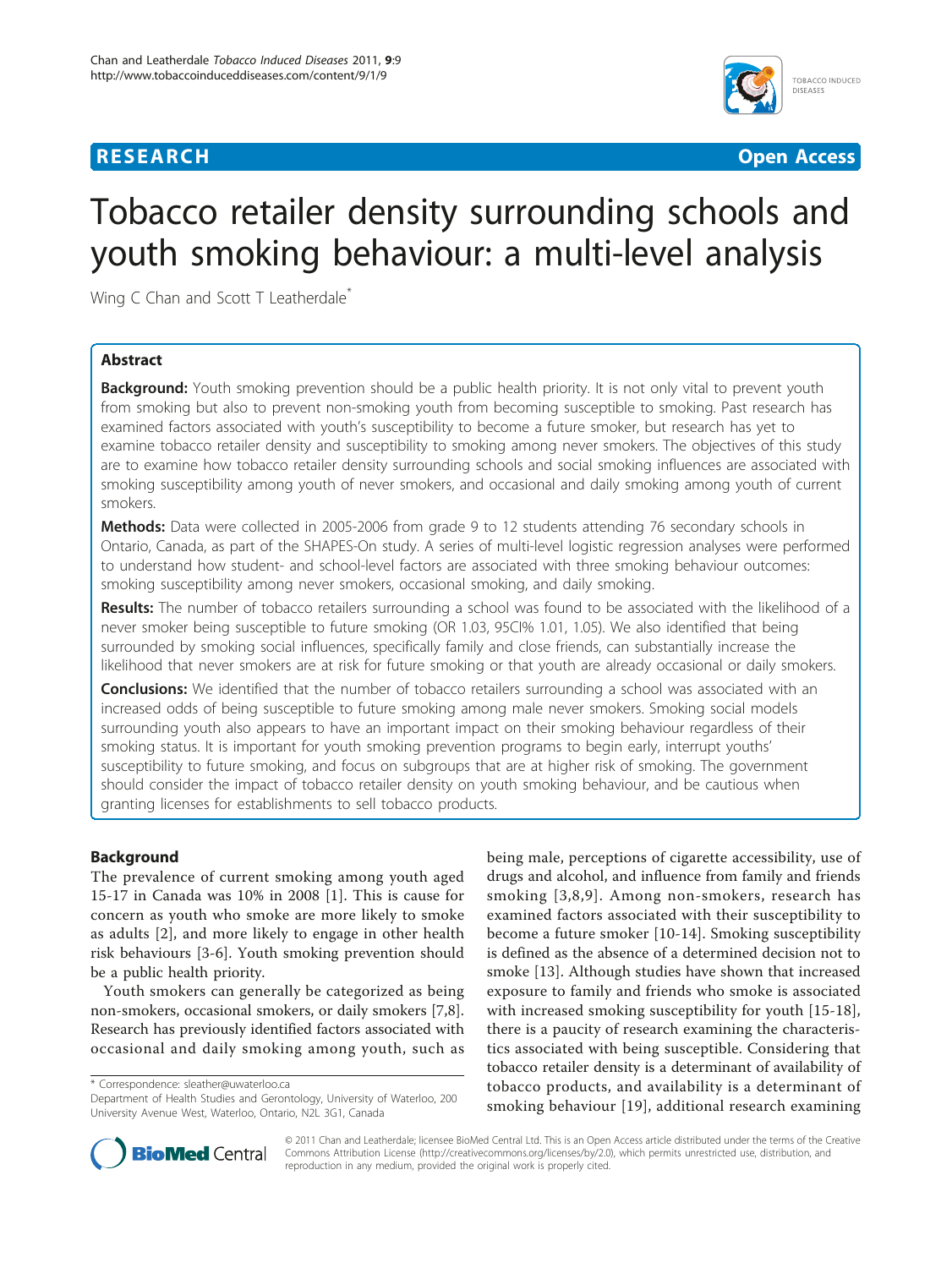how tobacco retailer density is associated with smoking onset and progression is needed. Research has previously identified that higher tobacco retailer density surrounding schools is associated with higher prevalence of occasional and daily smoking among students [[20-22\]](#page-6-0). Research has yet to examine tobacco retailer density and susceptibility to smoking among never smokers. The current study builds on existing research by examining how tobacco retailer density surrounding schools is associated with smoking susceptibility among never smokers, and by further exploring if tobacco retailer density is associated with occasional or daily smoking. We also examined social smoking influences on youths' smoking susceptibility and smoking behaviour.

## Methods

## **Design**

This cross-sectional study used self-reported data collected in 2005-2006 from grade 9 to 12 students attending 76 secondary schools in Ontario, Canada, as part of the SHAPES-On study. Student-level data were collected from consenting students using the Tobacco Module (TM). Additional details about the SHAPES-On study and the TM are available online [http://www.shapes.uwa](http://www.shapes.uwaterloo.ca/projects/SHAPES-ON)[terloo.ca/projects/SHAPES-ON](http://www.shapes.uwaterloo.ca/projects/SHAPES-ON). School-level data on tobacco retailers were provided by the Enhanced Points of Interest data resource from the Desktop Mapping Technologies Inc. (DMTI-EPOI) [http://www.dmtispatial.](http://www.dmtispatial.com) [com](http://www.dmtispatial.com). School-level data on the socioeconomic status of the community in which the schools are located were derived from the 2006 Canadian Census [http://www12.](http://www12.statcan.ca/census-recensement/index-eng.cfm) [statcan.ca/census-recensement/index-eng.cfm.](http://www12.statcan.ca/census-recensement/index-eng.cfm)

## Data Collection

All surveys were completed in class time and participants were not provided compensation. Active information with passive consent was used to reduce demands on schools and increase student participation rates. The researcher informed the parents of the students via mail, and asked parents to call a toll-free number (accessible 24 hours a day) if they wanted to exclude their child from the study. The University of Waterloo Office of Research Ethics and appropriate School Board ethics committees approved all procedures, including passive consent.

## **Participants**

Of the 36,175 students eligible to complete the TM in participating schools, 74.4% ( $n = 26,924$ ) completed the survey (missing respondents resulted from absenteeism on the day of the survey and parent/student refusal), and 71.6% ( $n = 25,893$ ) provided complete data for this study.

## Measures

Smoking stage categories were consistent with existing research [[8](#page-5-0)[,13,23](#page-6-0)]. Consistent with a study by Pierce et al. (1996) [[13\]](#page-6-0), smoking susceptibility among never smokers (never smoked a cigarette, not even a puff) was determined from answers to three questions: (a) "Do you think in the future you might try smoking cigarettes?", (b) "If one of your best friends were to offer you a cigarette, would you smoke it?", and (c) "At any time during the next year do you think you will smoke a cigarette?" Only never smokers who answered 'definitely not' to all three questions on a 4-point Likert scale were considered non-susceptible [[13\]](#page-6-0). Among students who reported smoking more than 100 cigarettes in their life, those who reported smoking tobacco everyday or almost everyday in the 30 days preceding the survey were considered daily smokers, whereas those who reported smoking some days or only 1 or 2 days in the 30 days preceding the survey were considered occasional smokers. Consistent with Health Canada guidelines [[24\]](#page-6-0), students who have smoked fewer than 100 cigarettes in their lifetime but have smoked in the 30 days preceding the survey were excluded from the analyses due to being experimental rather than established smokers ( $n = 752$ ). Respondents also reported their grade, gender, if they had an older sibling who smokes, if they have a parent who smokes, and how many of their five closest friends smoke.

The number of tobacco retailers surrounding a school was determined using the 2005-2006 DMTI-EPOI data file. Consistent with previous research [[25](#page-6-0)], linking the DMTI-EPOI data to the SHAPES-On student level data involved three steps: (1) geocoding the address for each SHAPES-On school; (2) creating 1-km circular buffers (i.e., bounded areas surrounding each school in which the number of tobacco retailers were quantified); and (3) linking the school-level tobacco retailer density for each school to the student-level data from each school. Arcview 3.3 [\[26\]](#page-6-0) software was used to geocode the school addresses and to create the 1-km buffers. In order to control for the potential relationship between retailer density and the socioeconomic status of the community in which each schools is located, we used data from the 2006 census to identify the percentage of families in the community receiving government transfer payments (e.g., social assistance from provincial and municipal programs) as a measure of neighbourhood disadvantage.

# Analyses

Descriptive statistics of the student-level data were examined by gender. Using the school-level data, we calculated the mean and range for the number of tobacco retailers located within a 1-km radius participating schools. Since students (level-1) are nested within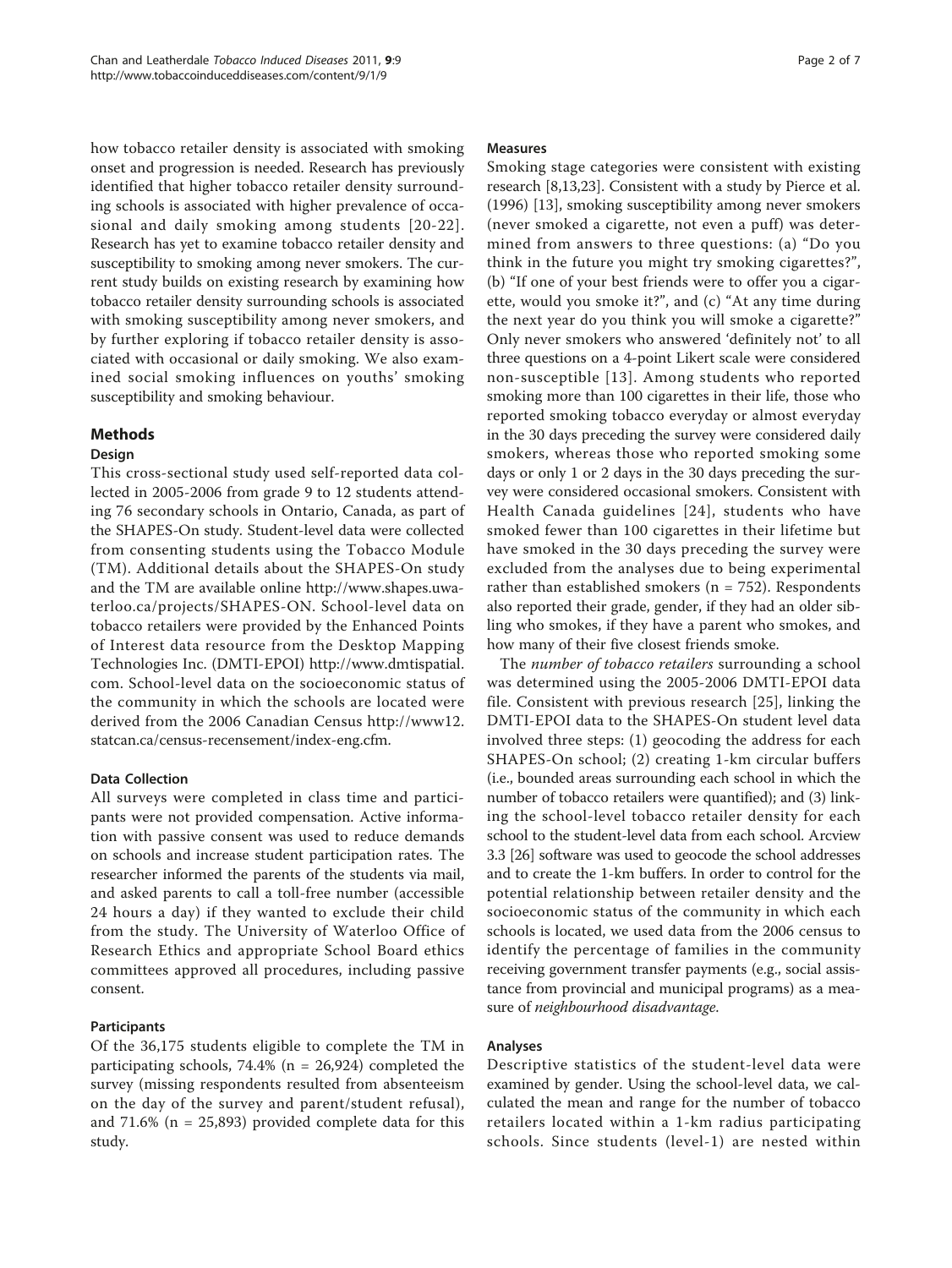schools (level-2), a series of multi-level logistic regression analyses were performed to examine how studentand school-level factors were associated with our three smoking behaviour outcomes: smoking susceptibility among never smokers (Model 1); occasional smoking (Model 2); and daily smoking (Model 3). Consistent with other multi-level studies [[23,27\]](#page-6-0), a four step modelling procedure was used for each outcome. In Step 1, a random model effect was used to examine if differences in the outcome were random or fixed across schools. In Step 2, we examined if the number of tobacco retailers at the school-level was associated with the outcome as fixed effects, controlling for neighbourhood disadvantage. In Step 3, we examined how the student-level characteristics and the number of tobacco retailers at the school-level were associated with the outcome, controlling for neighbourhood disadvantage. In Step 4, contextual interactions between the student characteristics and the number of tobacco retailers at the school-level were examined. Statistical analyses were conducted on MLwiN Version 2.02 [[28\]](#page-6-0).

## Results

#### Descriptive statistics

Descriptive results are presented in Table 1. Although the prevalence of daily smoking was similar for males and females, slightly more females than males were considered occasional smokers ( $\chi^2$  = 7.29, *df* = 2, p =

0.026). Of the 15,361 students classified as never smokers (never smoked, not even a puff), 4,539 (29.5%) were considered susceptible to future smoking. Female never smokers were more likely to be susceptible than males (28.5% vs. 30.7% respectively,  $\chi^2 = 8.48$ ,  $df = 1$ , p = 0.004). The mean number of tobacco retailers within a 1-km buffer of the schools was 2.68 (range, 0 to 16). As a measure of neighbourhood disadvantage, the mean percent of families receiving government transfer payments in the communities in which the schools were located was 9.6% (range, 3.6% to 16.8%).

#### Factors associated with smoking susceptibility

Results of the multi-level logistic regression analyses are presented in Table [2](#page-3-0). Among never smokers, significant between-school random variation in the odds of being susceptible to smoking was identified  $\sigma_{\mu 0}^2 = 0.06(0.01)$ , p < 0.001]; school-level differences accounted for 1.8% of the variability in smoking susceptibility among never smokers. The odds of a never smoker being susceptible to future smoking increased with each additional tobacco retailer located within a 1-km radius of his/her school (OR 1.03, 95%CI 1.01 to 1.05); although a significant contextual interaction was identified with gender  $(\beta$ -0.04, p < 0.001). As shown in Figure [1](#page-3-0), as the number of tobacco retailers surrounding a school increased, the relative odds of a male never smoker being susceptible to smoking increased and a female never smoker being

|  |  | Table 1 Descriptive statistics for youth in grades 9 to 12 by gender |  |  |  |  |  |  |  |  |  |
|--|--|----------------------------------------------------------------------|--|--|--|--|--|--|--|--|--|
|--|--|----------------------------------------------------------------------|--|--|--|--|--|--|--|--|--|

|                                      |                   | <b>Total</b><br>$(n = 25,893)$ |           | Male<br>$(n = 13,206)$ |          | Female<br>$(n = 12,687)$ |          | Chi-Square                                     |  |
|--------------------------------------|-------------------|--------------------------------|-----------|------------------------|----------|--------------------------|----------|------------------------------------------------|--|
| <b>Student-Level Characteristics</b> |                   | %                              | $(n)^a$   | %                      | $(n)^a$  | %                        | $(n)^a$  |                                                |  |
| Smoking Status                       | Daily smoker      | 9.5                            | (2,377)   | 9.5                    | (1,214)  | 9.4                      | (1, 163) | $\chi^2$ = 7.29, df = 2, p = 0.026             |  |
|                                      | Occasional smoker | 8.9                            | (2,242)   | 8.4                    | (1,077)  | 9.4                      | (1, 165) |                                                |  |
|                                      | Non-smoker        | 81.6                           | (20, 522) | 82.1                   | (10,470) | 81.2                     | (10,052) |                                                |  |
| Susceptibility to smoking            | Susceptible       | 29.5                           | (4,539)   | 28.5                   | (2,284)  | 30.7                     | (2,255)  | $\chi^2 = 8.48$ , df = 1, p = 0.004            |  |
| (never-smokers only)                 | Not Susceptible   | 70.5                           | (10, 822) | 71.5                   | (5,724)  | 69.3                     | (5,098)  |                                                |  |
| Has an older sibling who smokes      | Yes               | 29.0                           | (4,998)   | 28.1                   | (2,485)  | 30.0                     | (2,513)  | $\chi^2$ = 7.98, df = 1, p = 0.005             |  |
|                                      | No                | 71.0                           | (12,244)  | 71.9                   | (6,390)  | 70.0                     | (5,854)  |                                                |  |
| Has a parent who smokes              | Yes               | 38.8                           | (10,049)  | 38.2                   | (5,047)  | 39.4                     | (5,002)  | $\chi^2$ = 3.98, df = 1, p = 0.046             |  |
|                                      | No                | 61.2                           | (15,844)  | 61.8                   | (8,159)  | 60.6                     | (7,685)  |                                                |  |
| Number of close friends who smoke    | None              | 61.9                           | (14, 599) | 58.7                   | (7,635)  | 55.3                     |          | $(6,964)$ $\chi^2 = 53.80$ , df = 5, p < 0.001 |  |
|                                      |                   | 8.1                            | (1,922)   | 14.7                   | (1, 916) | 15.9                     | (2,006)  |                                                |  |
|                                      | $\overline{2}$    | 10.9                           | (2,581)   | 9.4                    | (1,224)  | 10.8                     | (1, 357) |                                                |  |
|                                      | 3                 | 7.0                            | (1,659)   | 6.1                    | (799)    | 6.8                      | (860)    |                                                |  |
|                                      | $\overline{4}$    | 4.5                            | (1,058)   | .7                     | (479)    | 4.6                      | (579)    |                                                |  |
|                                      | 5                 | 7.6                            | (1,787)   | 7.4                    | (957)    | 6.6                      | (830)    |                                                |  |
| Grade                                | 9                 | 27.7                           | (7,168)   | 27.7                   | (3,664)  | 27.6                     | (3,504)  | $\chi^2$ = 11.24, df = 3, p = 0.011            |  |
|                                      | 10                | 26.9                           | (6, 974)  | 27.1                   | (3,575)  | 26.8                     | (3,399)  |                                                |  |
|                                      | 11                | 23.5                           | (6,085)   | 22.7                   | (3,001)  | 24.3                     | (3,084)  |                                                |  |
|                                      | 12                | 21.9                           | (5,666)   | 22.5                   | (2,966)  | 21.3                     | (2,700)  |                                                |  |

<sup>a</sup> Numbers may not add to total because of missing values or excluded cases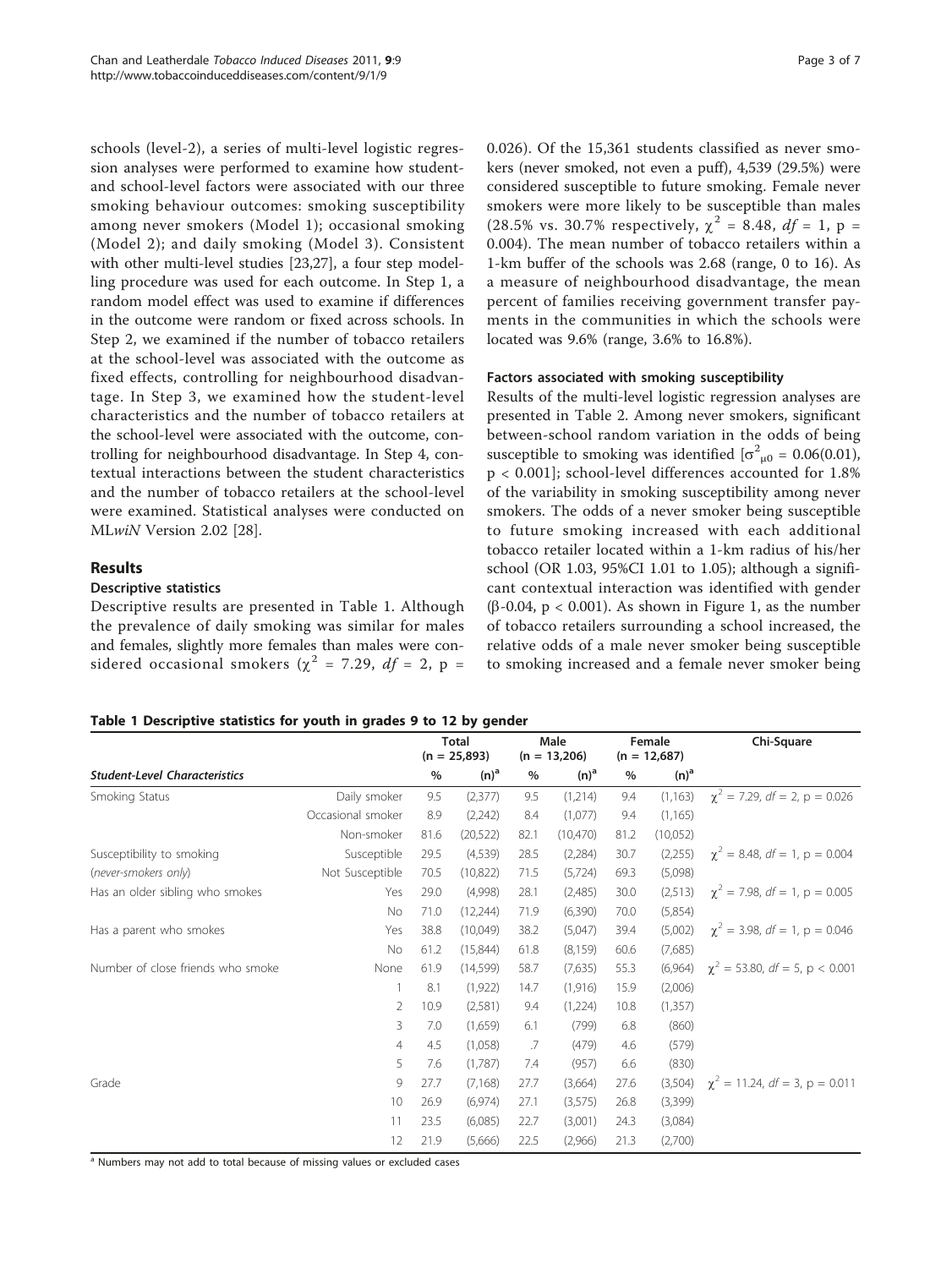#### <span id="page-3-0"></span>Table 2 Multi-level logistic regression analyses examining factors associated with youth smoking behaviour (grades 9 to 12)

|                                      |                   | Adjusted Odds Ratio <sup>5</sup><br>(95% CI)     |                                                          |                                              |  |  |  |  |
|--------------------------------------|-------------------|--------------------------------------------------|----------------------------------------------------------|----------------------------------------------|--|--|--|--|
|                                      |                   | Model 1<br>Susceptible<br>VS.<br>Non-susceptible | Model 2<br><b>Occasional smoker</b><br>VS.<br>Non-smoker | Model 3<br>Daily smoker<br>VS.<br>Non-smoker |  |  |  |  |
| <b>Student-Level Characteristics</b> |                   |                                                  |                                                          |                                              |  |  |  |  |
| Sex                                  | Female            | 1.00                                             | 1.00                                                     | 1.00                                         |  |  |  |  |
|                                      | Male              | $0.93$ $(0.85, 1.01)$                            | $0.92$ $(0.82, 1.03)$                                    | 1.12 (0.98, 1.28)                            |  |  |  |  |
| Has an older sibling who smokes      | No                | 1.00                                             | 1.00                                                     | 1.00                                         |  |  |  |  |
|                                      | Yes               | $1.17$ (1.04, 1.31)**                            | $1.81$ (1.61, 2.03)***                                   | 2.51 (2.19, 2.87)***                         |  |  |  |  |
| Has a parent who smokes              | No                | 1.00                                             | 1.00                                                     | 1.00                                         |  |  |  |  |
|                                      | Yes               | 1.07(0.97, 1.18)                                 | $1.23$ (1.10, 1.39)**                                    | $1.89$ (1.65, 2.17)***                       |  |  |  |  |
| Number of close friends who smoke    | None              | 1.00                                             | 1.00                                                     | 1.00                                         |  |  |  |  |
|                                      | 1 to 2 friends    | $1.83$ (1.65, 2.04)***                           | 4.93 (4.29, 5.66)***                                     | 5.70 (4.47, 7.26)***                         |  |  |  |  |
|                                      | 3 or more friends | 2.58 (2.17, 3.05)***                             | 11.52 (9.89, 13.42)***                                   | 82.60 (66.19, 103.08)***                     |  |  |  |  |
| Grade                                | 9                 | 1.00                                             | 1.00                                                     | 1.00                                         |  |  |  |  |
|                                      | 10                | $0.77$ (0.69, 0.86)***                           | $1.19(1.01, 1.41)^{*}$                                   | 1.70 (1.39, 2.08)***                         |  |  |  |  |
|                                      | 11                | $0.57$ (0.50, 0.64)***                           | $1.56$ (1.32, 1.83)***                                   | 1.79 (1.46, 2.19)***                         |  |  |  |  |
|                                      | 12                | $0.43$ (0.37, 0.49)***                           | $2.01$ (1.71, 2.36)***                                   | $3.25$ (2.68, 3.96)***                       |  |  |  |  |
| <b>School-Level Characteristics</b>  |                   |                                                  |                                                          |                                              |  |  |  |  |
| Number of tobacco retailers          | Each retailer     | $1.03$ (1.01, 1.05)*                             | 0.99(0.97, 1.01)                                         | $1.00$ (0.98, 1.02)                          |  |  |  |  |
| Neighbourhood disadvantage           | Each % increase   | $0.98$ $(0.94, 1.02)$                            | $0.98$ $(0.95, 1.00)$                                    | 0.99(0.97, 1.01)                             |  |  |  |  |

Note: § Odds ratios adjusted for all other variables in the table.

Model 1: 1 = Susceptible never smoker (n = 4,539), 0 = Non-susceptible never smoker (n = 10,822)

Model 2: 1 = Occasional smoker (n = 2,242), 0 = Non-smoker (n = 20,522)

Model 3:  $1 =$  Daily smoker (n = 2,377),  $0 =$  Non-smokers (n = 20,522)

 $*$ p < .05  $*$  $*$ p < .01  $*$  $*$  $*$ p < .001



the sex of the student. In Figure 1, the model-based odds ratios of a non-smoking student being susceptible to smoking relative to a hypothetical female student who attends a hypothetical school with no tobacco retailers within a 1-km radius are presented.

susceptible to smoking decreased. While this increase in relative odds of being susceptible to smoking seen among male never smokers was statistically significant, the decrease seen among female never smokers was not. The neighbourhood disadvantage value for a school was not significantly associated with the likelihood of a never smoker being susceptible to smoking.

A never smoker with an older sibling, 1 to 2 close friends, or 3 or more close friends who smoke(s) was more likely to be susceptible than a never smoker with no older siblings or close friends who smoke (OR 1.17, 95%CI 1.04 to 1.31; OR 1.83, 95%CI 1.65 to 2.04; OR 2.58, 95%CI 2.17 to 3.05 respectively). Compared to never smokers in grade 9, never smokers in grade 10, grade 11, and grade 12 were less likely to be susceptible to future smoking (OR 0.77, 95%CI 0.69 to 0.86; OR 0.57, 95%CI 0.50 to 0.64; OR 0.43, 95%CI 0.37 to 0.49; respectively).

## Factors associated with occasional smoking

Significant between-school random variation in the odds of being an occasional smoker was identified  $\sigma^2_{\mu 0}$  = 0.07(0.02),  $p < 0.001$ ; school-level differences accounted for 2.1% of the variability in occasional smoking. The number of tobacco retailers surrounding a school and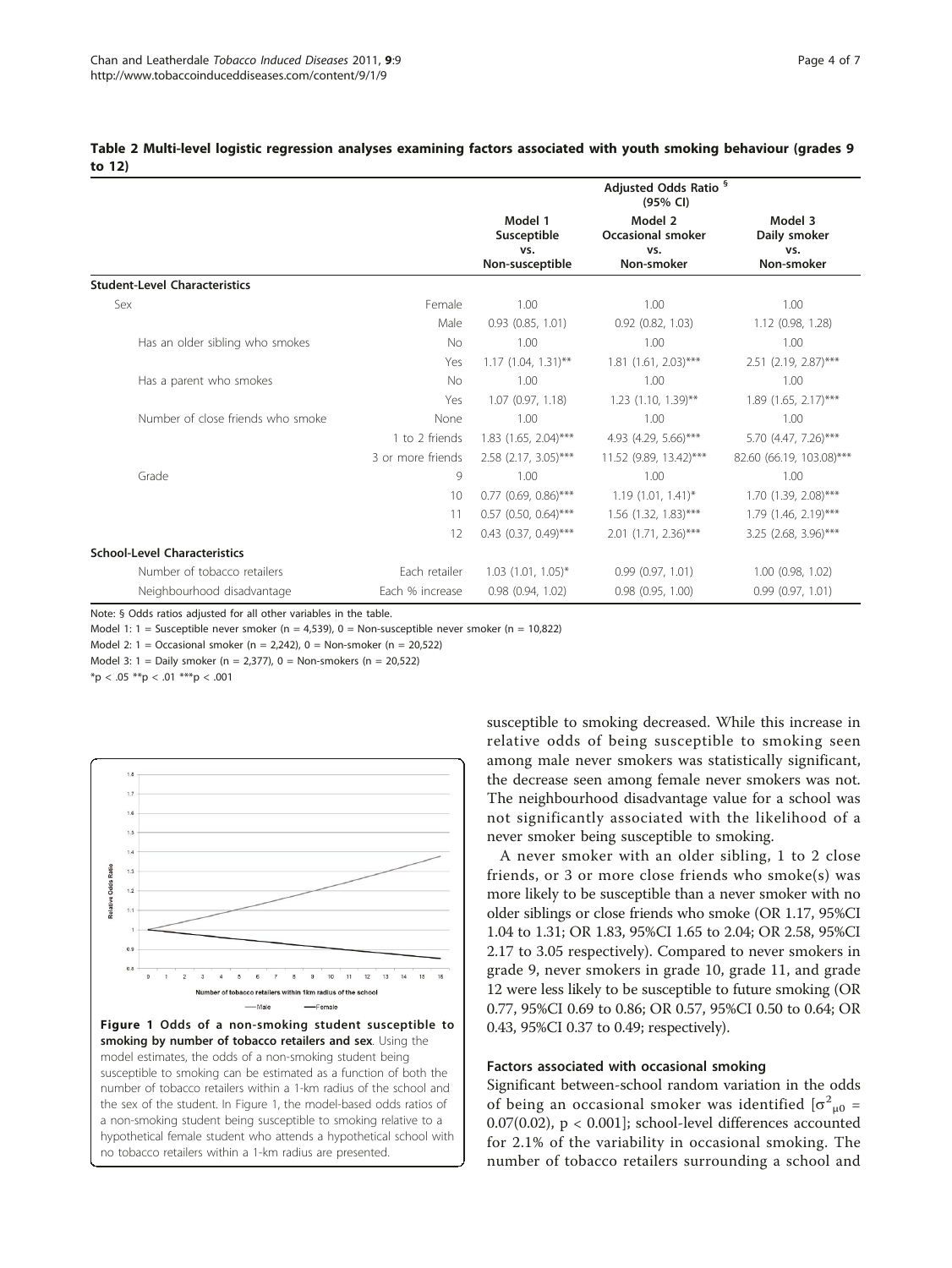the neighbourhood disadvantage value for a school were not significantly associated with being an occasional smoker.

A student with an older sibling, a parent, 1 to 2 close friends, or 3 or more close friends who smoke(s) was more likely to be an occasional smoker than a student with no older siblings, parents, or close friends who smoke (OR 1.81, 95%CI 1.61 to 2.03; OR 1.23, 95%CI 1.10 to 1.39; OR 4.93, 95%CI 4.29 to 5.66; OR 11.52, 95%CI 9.89 to 13.42 respectively). Students in grade 10, grade 11, and grade 12 were more likely to be occasional smokers than students in grade 9 (OR 1.19, 95% CI 1.01 to 1.41; OR 1.56, 95%CI 1.32 to 1.83; OR 2.01, 95%CI 1.71 to 2.36; respectively).

#### Factors associated with daily smoking

Significant between-school random variation in the odds of being a daily smoker was identified [ $\sigma_{\mu 0}^2 = 0.25(0.04)$ , p < 0.001]; school-level differences accounted for 7.1% of the variability in daily smoking. The number of tobacco retailers surrounding a school and the neighbourhood disadvantage value for a school were not significantly associated with being a daily smoker.

A student with an older sibling, a parent, 1 to 2 close friends, or 3 or more close friends who smoke(s) was more likely to be a daily smoker than a student with no older siblings, parents, or close friends who smoke (OR 2.51, 95%CI 2.19 to 2.87; OR 1.89, 95%CI 1.65 to 2.17; OR 5.70, 95%CI 4.47 to 7.26; OR 82.60, 95%CI 66.19 to 103.08 respectively). Similarly, students in grade 10, grade 11, and grade 12 were more likely to be daily smokers relative to students in grade 9 (OR 1.70, 95%CI 1.39 to 2.08; OR 1.79, 95%CI 1.46 to 2.19; OR 3.25, 95% CI 2.68 to 3.96; respectively).

#### **Discussion**

Progress in reducing the prevalence of youth smoking will require efforts from many different stakeholders in many different contexts. While school-based interventions alone will not be sufficient to solve the problem, our results suggest that the school environment continues to represent one of the key contexts for intervening, as we identified significant between-school variability in all three of the smoking outcomes examined. Developing a better understanding of the modifiable school- and student-level factors associated with smoking among youth is critical for informing future programs and policies.

For example, to the best of our knowledge, this is the first study to identify that smoking susceptibility among students was positively associated with tobacco retailer density surrounding a school. Although the effect size of this association identified may appear modest relative to the variability which would be accounted for by

characteristics at the student-level, it does represent a substantial amount of variation which could be amenable to intervention. Especially when one considers that even a modest school-level effect could impact a substantial number of youth when distributed across the broader student population. This new finding is important as research has previously suggested that perceived ease of access to tobacco is associated with smoking experimentation [[24,29](#page-6-0)] and susceptibility [\[11](#page-6-0)]. If tobacco retailer density does influence perceived availability of tobacco products among subpopulations of youth, our results suggest that prevention activities should be targeted to the non-smoking students who are at the greatest risk at the school-level (i.e., male students attending a school surrounded by a high number of tobacco retailers). Such a targeted approach to prevention programming would require evaluation. Our result also suggests that it may be wise for decision makers to develop and evaluate policies that prevent tobacco retailers from being located within close proximity to schools as a starting point of a communitylevel intervention. A zoning law may be useful to keep tobacco products away from schools, and by extension youth, and thus reduce actual and perceived ease of access. In fact, one-third of youth smokers would smoke fewer cigarettes if they had to travel further to purchase them [[30](#page-6-0)]. Such an approach is currently being used in some jurisdictions as a strategy for reducing consumption of alcohol [[20,21](#page-6-0)]. Its effectiveness in tobacco use prevention among youth warrants implementation and evaluation in more jurisdictions, but there should be further consideration from the government when deciding the density, proximity, and types of establishments that are licensed to sell tobacco products.

Although research has previously identified that tobacco retailer density near a school is associated with an increased prevalence of smoking youth at a school [[20,21\]](#page-6-0), we did not identify an association between the odds of an individual student being an occasional or daily smoker and tobacco retailer density. This finding is consistent with the study by Leatherdale and Strath (2007) [[22](#page-6-0)]. However, since we did identify that there was significant variability in occasional and daily smoking across schools, additional research is required to determine the modifiable schools characteristics (e.g., programs or policies), which may explain this variability. One way to accomplish this goal is to ensure that future school-based surveillance activities collect school-level program and policy data as well as student-level data.

Consistent with theoretical [[31](#page-6-0)] and empirical research [[9](#page-5-0),[32](#page-6-0)-[34\]](#page-6-0) highlighting the role of social influences on smoking onset, we identified that youth with a parent or sibling who smokes was more likely to be in an advanced stage of smoking behaviour in each of our analytical models tested. This suggests that smoking prevention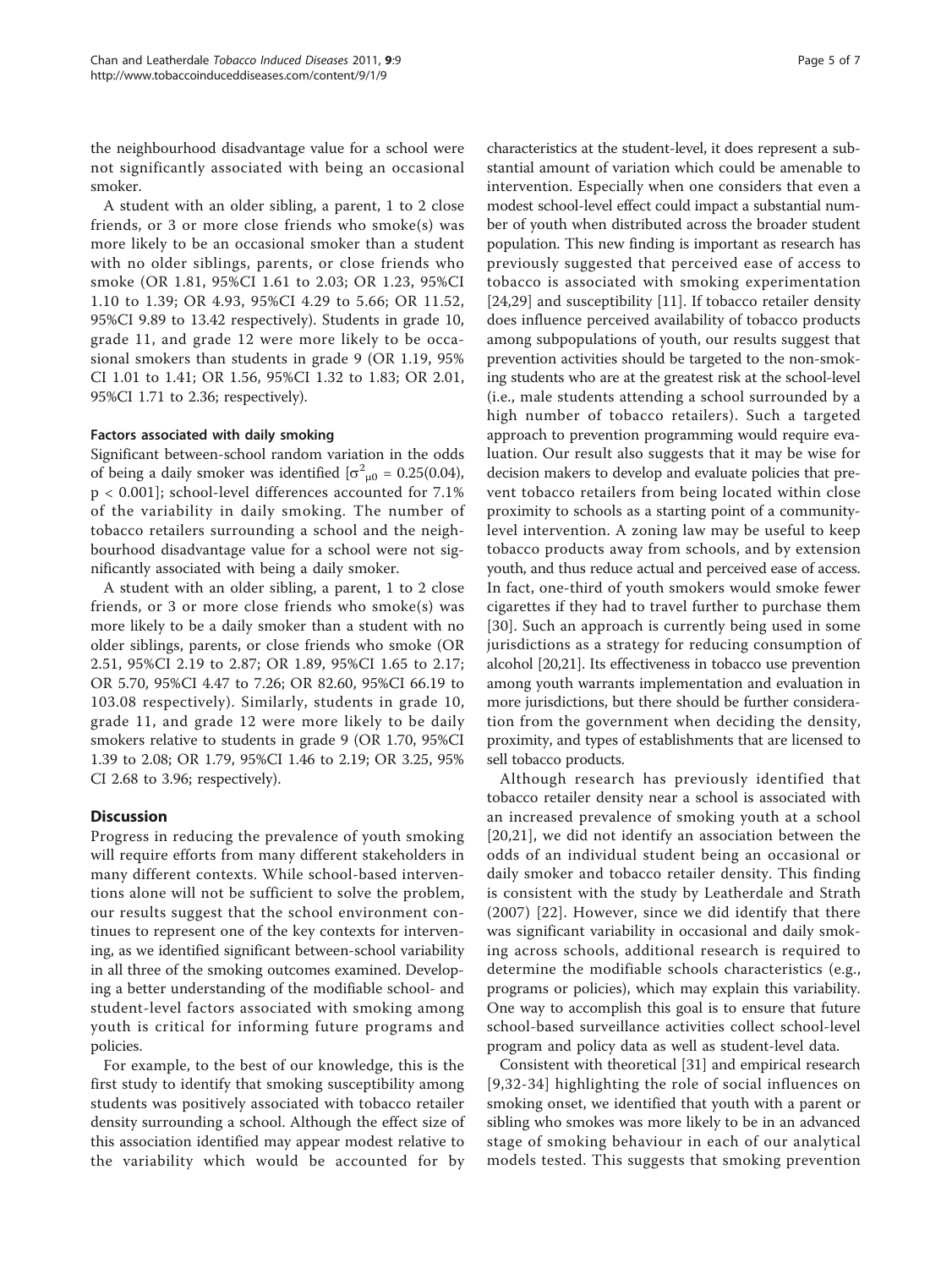<span id="page-5-0"></span>programs should continue to target activities toward modifying the influence of family and friends who smoke on youth smoking.

While it may seem counter-intuitive how we identified that older non-smoking youth are less likely to be susceptible, it is likely due to the artefact of older students having already tried or started smoking; hence they are no longer considered susceptible. We also identified that although non-smoking females were more likely to be susceptible than non-smoking males, their likelihood of being susceptible decreased as tobacco retailer density increased (as shown in Figure [1](#page-3-0)). Although it can not be determined with these data, it may be due to female smokers being less likely to purchase their own cigarettes [[35](#page-6-0)], and more likely to seek alternative sources such as male friends, family members, or strangers. While this decrease in likelihood of susceptibility among non-smoking females is not statistically significant, this unique association deserves further investigation.

This study is subject to limitations common to survey research. The cross-sectional nature of the design does not allow for causal inferences from the associations identified in this study. There is no information on the reliability and validity of the DMTI-EPOI data. Different studies have examined either tobacco retailer density or distance to the nearest tobacco outlet on youth smoking outcomes. The use of tobacco retailer density in this study is based on previous research conducted by Leatherdale and Strath (2007) [\[22](#page-6-0)]. We did examine the number of tobacco retailers within a 1-km buffer of the schools, which is within close walking distance for youth to access tobacco products in these outlets. The association between tobacco retailer density and smoking susceptibility among youth of non-smokers is significant but the amount of variability is modest. We believe there may be unmeasured confounders at the schoollevel that are associated with youth smoking behaviour which were not measured in this study (e.g., schoolbased prevention programs and policies). We controlled for neighbourhood disadvantage in the analysis by using the mean percent of families receiving government transfer payments in the communities in which the schools were located. Additional measure of socioeconomic status of the community may be warranted in future studies.

## Conclusions

The current study examined the association between tobacco retailer density and smoking susceptibility among never smokers, and occasional and daily smoking among current smokers. We identified that the number of tobacco retailers surrounding a school was associated with an increased odds of being susceptible to future smoking among male never smokers. Smoking social

models surrounding youth also appears to have an important impact on their smoking behaviour regardless of their smoking status. It is important for youth smoking prevention programs to begin early, interrupt youths' susceptibility to future smoking, and also focus on subgroups that are at higher risk of smoking such as male youth and youth with family and friends who smoke. Moreover, the government should consider the impact of tobacco retailer density on youth smoking behaviour and health, and be cautious when granting licenses for establishments to sell tobacco products.

#### Acknowledgements

The data used in this analysis were drawn from the SHAPES-Ontario project, funded by the Ontario Ministry of Health and Long-Term Care/Ministry of Health Promotion and by Cancer Care Ontario (grant awarded to S. Leatherdale and S. Manske). The project was conducted by the Population Health Research Group at the University of Waterloo, with in-kind contributions from participating Public Health units. Funding for the data linkage to the built environment data was provided by Cancer Care Ontario. Dr. Leatherdale is a Cancer Care Ontario Research Chair in Population Studies. The Canadian Cancer Society provided funding to develop SHAPES, the system used to collect the SHAPES-On data.

#### Authors' contributions

STL conceived the idea for the study and performed the statistical analyses. WCC derived the school-level data on the socioeconomic status of the community and wrote the first draft. Both authors read and approved the final version of the manuscript.

#### Competing interests

The authors declare that they have no competing interests.

Received: 17 April 2011 Accepted: 27 July 2011 Published: 27 July 2011

#### References

- 1. Health Canada: Canadian Tobacco Use Monitoring Survey CTUMS 2008. Health Canada; 2010 [[http://www.hc-sc.gc.ca/hc-ps/tobac-tabac/research](http://www.hc-sc.gc.ca/hc-ps/tobac-tabac/research-recherche/stat/_ctums-esutc_2008/ann_summary-sommaire-eng.php)[recherche/stat/\\_ctums-esutc\\_2008/ann\\_summary-sommaire-eng.php](http://www.hc-sc.gc.ca/hc-ps/tobac-tabac/research-recherche/stat/_ctums-esutc_2008/ann_summary-sommaire-eng.php)], Accessed November 10, 2010.
- 2. Hughes SK, Hughes K, Atkinson AM, Bellis MA, Smallthwaite L: [Smoking](http://www.ncbi.nlm.nih.gov/pubmed/20145050?dopt=Abstract) [behaviours, access to cigarettes and relationships with alcohol in 15](http://www.ncbi.nlm.nih.gov/pubmed/20145050?dopt=Abstract) [and 16-year-old schoolchildren.](http://www.ncbi.nlm.nih.gov/pubmed/20145050?dopt=Abstract) Eur J Public Health 2011, 21:8-14.
- 3. Leatherdale ST, Hammond D, Ahmed R: [Alcohol, marijuana, and tobacco](http://www.ncbi.nlm.nih.gov/pubmed/18058247?dopt=Abstract) [use patterns among youth in Canada.](http://www.ncbi.nlm.nih.gov/pubmed/18058247?dopt=Abstract) Cancer Causes Control 2008, 19:361-9.
- 4. Valois RF, Oeltmann JE, Waller J, Hussey JR: [Relationship between number](http://www.ncbi.nlm.nih.gov/pubmed/10551663?dopt=Abstract) [of sexual intercourse partners and selected health risk behaviors among](http://www.ncbi.nlm.nih.gov/pubmed/10551663?dopt=Abstract) [public high school adolescents.](http://www.ncbi.nlm.nih.gov/pubmed/10551663?dopt=Abstract) Journal of Adolescent Health 1999, 25:328-35.
- 5. DuRant RH, Smith JA, Kreiter SR, Krowchuk DP: [The relationship between](http://www.ncbi.nlm.nih.gov/pubmed/10086407?dopt=Abstract) [early age of onset of initial substance use and engaging in multiple](http://www.ncbi.nlm.nih.gov/pubmed/10086407?dopt=Abstract) [health risk behaviors among young adolescents.](http://www.ncbi.nlm.nih.gov/pubmed/10086407?dopt=Abstract) Arch Pediatr Adolesc Med 1999, 153:286-91.
- 6. Rudatsikira E, Muula AS, Siziya S: [Variables associated with physical](http://www.ncbi.nlm.nih.gov/pubmed/18510746?dopt=Abstract) [fighting among US high-school students.](http://www.ncbi.nlm.nih.gov/pubmed/18510746?dopt=Abstract) Clin Pract Epidemiol Ment Health 2008, 4:16.
- 7. Husten CG: [How should we define light or intermittent smoking? Does it](http://www.ncbi.nlm.nih.gov/pubmed/19246425?dopt=Abstract) [matter?](http://www.ncbi.nlm.nih.gov/pubmed/19246425?dopt=Abstract) Nicotine Tob Res 2009, 11:111-21.
- 8. Mayhew KP, Flay BR, Mott JA: Stages in the development of adolescent smoking. Drug Alcohol Depend 2000, 59:61-81.
- 9. O'Loughlin J, Karp I, Koulis T, Paradis G, Difranza J: [Determinants of first](http://www.ncbi.nlm.nih.gov/pubmed/19635735?dopt=Abstract) [puff and daily cigarette smoking in adolescents.](http://www.ncbi.nlm.nih.gov/pubmed/19635735?dopt=Abstract) Am J Epidemiol 2009, 170:585-97.
- 10. Chen W, Bottorff JL, Johnson JL, Saewyc EM, Zumbo BD: [Susceptibility to](http://www.ncbi.nlm.nih.gov/pubmed/18173582?dopt=Abstract) [smoking among White and Chinese nonsmoking adolescents in Canada.](http://www.ncbi.nlm.nih.gov/pubmed/18173582?dopt=Abstract) Public Health Nurs 2008, 25:18-27.